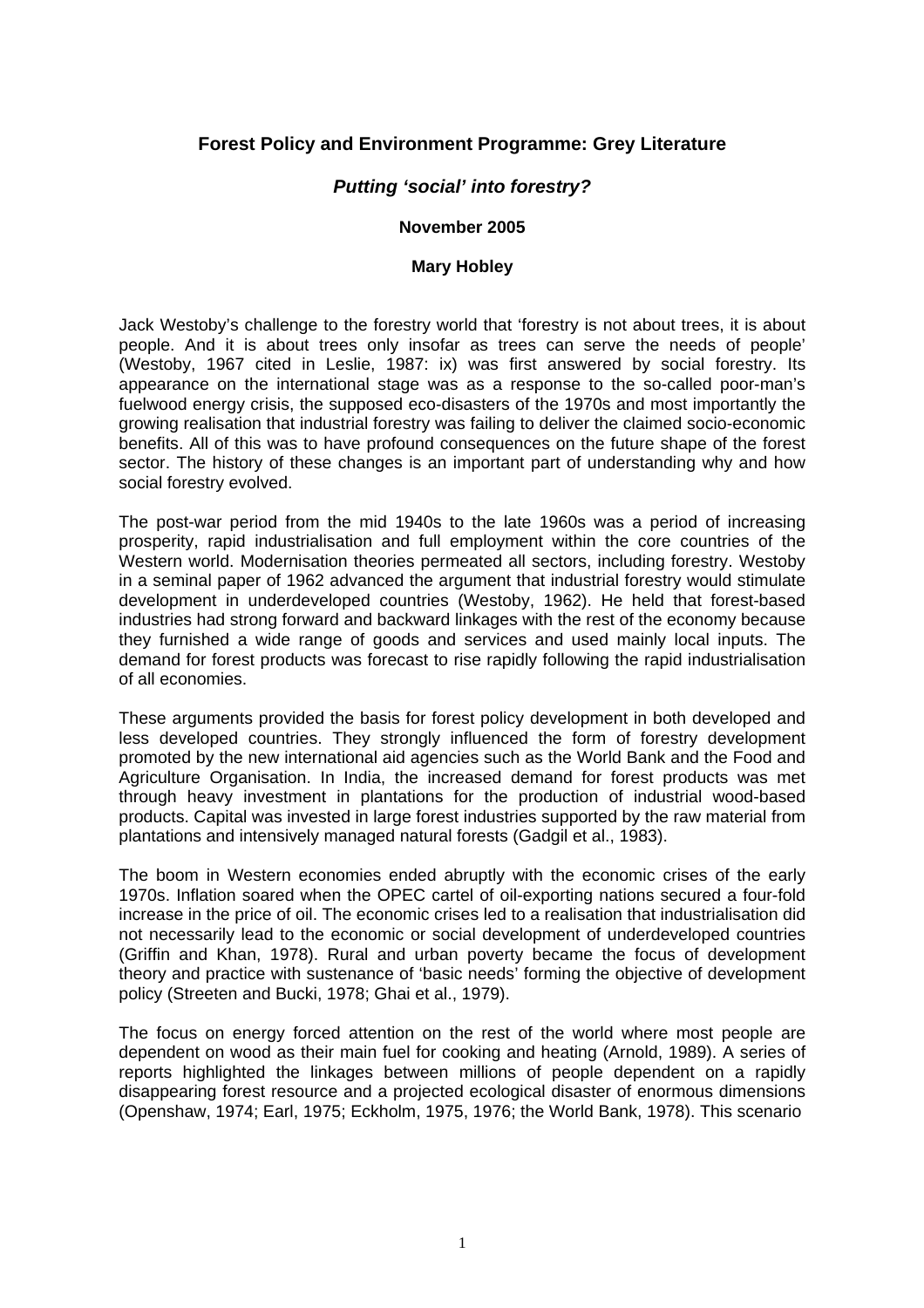of eco-crisis and livelihood degradation was well developed and has been highly formative in the construction of forest policy and practice in India. Thus this period was dominated by the 'fuelwood crisis' and strong statements that 'without massive new tree planting the current rate of use of forest resources will disastrously accelerate deforestation and will lead to a worldwide fuelwood scarcity' (Cernea, 1992:304).

Forestry, as a follower of development strategies evolved in wider fields, straggled behind the changing moods of development policy. The shift away from industrialisation as the vehicle for development slowly percolated through the forestry sectors of aid agencies. The late 1970s saw a spate of conferences and policy statements. These included Westoby's major rescindment of his 1962 paper on the merits of forest industrialisation. He looked back in 1978 at the policies of industrialisation and modernisation that he had so ardently advocated in the 1960s and found that '….very, very few of the forest industries that have been established in underdeveloped countries….have in any way promoted socioeconomic development' (Westoby, 1978) At the 1978 Eighth World Forestry Congress ('Forests for People'), where he admitted his disappointment, he elucidated a new social role for forestry, a form of forestry which became known as 'social forestry' and embraced notions of communal action by rural people (Westoby, 1978).

This heralded the beginning of a major programme launched by FAO and the Swedish International Development Administration to help the development of community forestry programmes around the world. In the same year, the World Bank issued a *Forestry Sector Policy Paper* which also indicated a major change in direction away from support mainly for industrial forestry to forestry to meet local needs (World Bank, 1978). Forestry for local community development emerged as a new world-wide practice for forestry development, and was promoted by international organisations and sold in programme and project packages. Forestry was claimed to be the 'unique vehicle' by which the needs of local people could be met and the quality of rural lives enhanced (Richardson, 1978; Shah, 1975).

Social forestry had its formal birth in India, where several states pioneered tree-growing programmes outside the traditional forest boundaries (Gadgil et al., 1983; Wiersum, 1986; Arnold, 1989). For example, the state of Gujarat in 1970 set up a Community Forestry Wing in the Forest Department, and Tamil Nadu started a tree-planting programme for employment generation on tank foreshores and village wastelands as early as 1956 (Singh et al., 1989). After 1973, half of the proceeds from these plantations were given to local *panchayatspanchayats* and local people were allowed to collect fodder from the plantation areas (Eckholm, 1979, Wiersum 1986). At the same time the push for industrial timber production was underway and stated to be, by the National Commission on Agriculture in 1976, 'the *raison d'être* for the existence of forests (GOI, 1976), it also recommended that social forestry be recognised. The NCA further clarified this through its classification of forests as protection, production and social forests – where social forests were all those lands considered to be 'unproductive' and outside the state forest lands.

In crude terms social forestry could be seen to be the extension of the state forest departments control onto land outside their territory and also a way to reduce the pressure on the 'productive' forests to ensure the continued supply of industrial raw material. Social forestry as a means to alleviate pressure did nothing to prevent the emergence of vigorous local protest movements against the alienation of forests from local users. In Bihar, in 1978, local people protested in what has been called the 'Tree War' against the replacement of natural forests by teak plantations (CSE, 1982). In the Himalayas, the Chipko movement protested against the logging of the pine forests (Shiva et al., 1985), and in Madhya Pradesh protest managed to halt a World Bank project that was to turn 20,000 hectares of natural forests that supported the economy of tribal groups, into pine plantations (ibid.; Dogra, 1985; Anderson and Huber, 1988).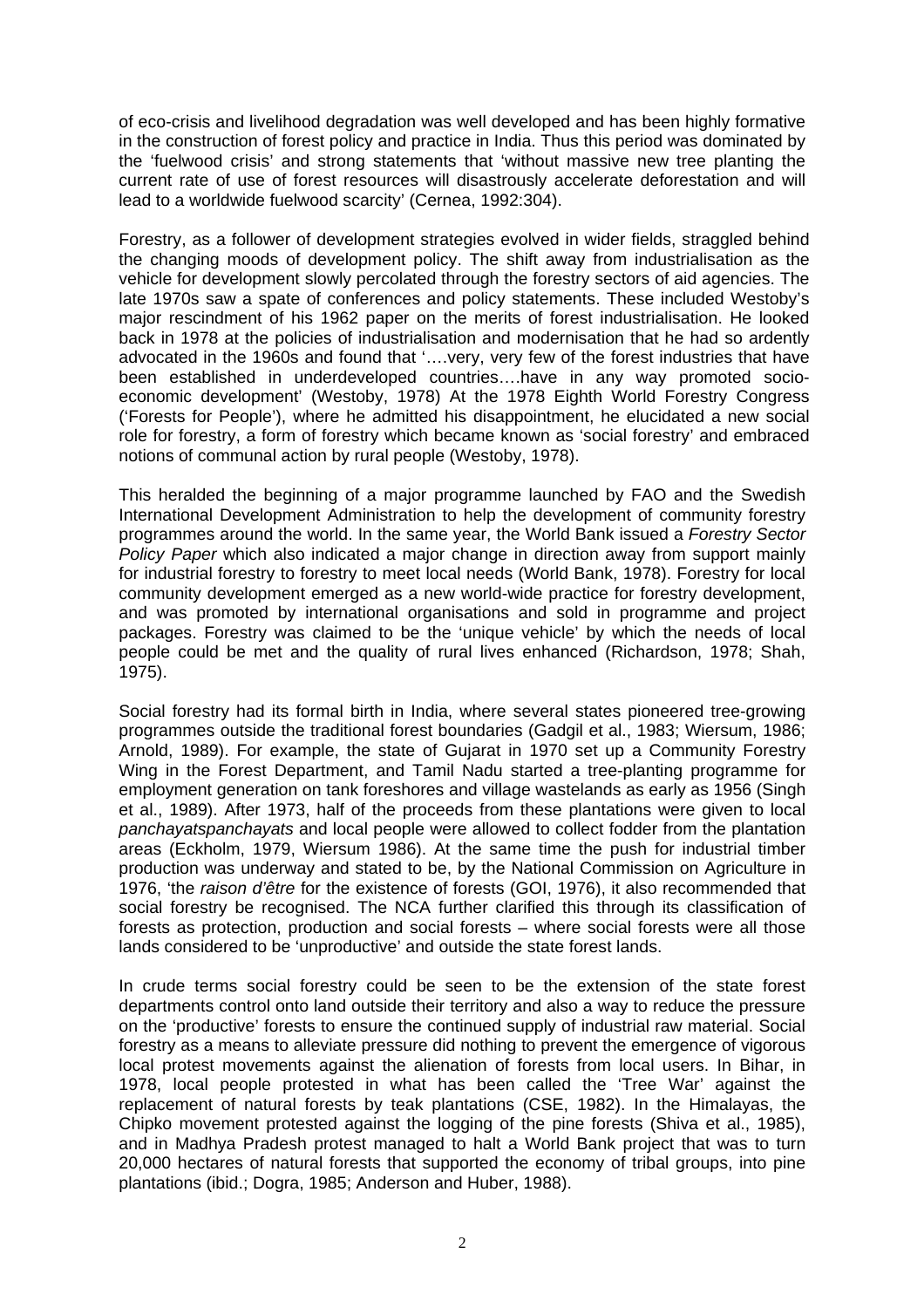The formation of the National Wastelands Development Board (NWDB) in 1985 was one indication of the importance attached by government to the apparent problems of forest product supply for local people (GOI, 1999; Chowdhury, 1992). It also further solidified the creep of the state onto lands outside their formal jurisdiction. It signified a shift of focus from the Ministry of Environment and Forests and heralded the removal of sole control over all things tree and forests from the foresters and the beginning of a reduced influence by professional foresters on policy-making (Chambers et al., 1989). It marked the beginning of an increased 'projectisation' of funds, where foresters were expected to carry out activities in the context of projects (with prescribed targets) rather than planning holistically for the total management of forest resources. Social forestry brought a whole new series of actors on to the Indian forestry stage in the shape of international donors, notably Swedish Sida (with projects in Orissa, Bihar and Tamil Nadu) and also NGOs as facilitators of the community-level process (Verma, 1990). With the increasing donor interest in support for the forest sector to supply fuelwood and other basic needs, social forestry seemed to fulfil the necessary criteria. Over a 15 year period, US\$ 400 million were spent on establishing social forestry programmes (Poffenberger, 1990), and in a five year period between 1979 and 1984 it was estimated that over 2.5 million hectares of land had been reforested (Guhathakurta, 1984).

The initial remit of the NWDB was to reforest the so-called 'wastelands' of India. Its aim, as described by the Prime Minister Rajiv Gandhi, was to afforest an ambitious 5 million hectares every year as fuelwood and fodder plantations (according to Chambers et al., 1989 this is equivalent to an extraordinary 10 billion trees, or about 17,000 trees per village per annum!). 'Wasteland' in India is of course non-existent but is a notion built on the colonial authorities practice of asserting sovereign rights over areas of land that fell outside the purview of conventional land management. Thus Baden-Powell (1874) was able to state that: ' There never had been any doubt that in theory, the 'waste' – that is, land not occupied by any owner or allotted to anyone – was at the disposal of the ruler to do what he liked with; in short was the property of the State'. In this way, large areas of land used by local people for grazing, collection of medicinal plants, etc. were alienated and placed at the disposal of the state to allot as it deemed appropriate. Throughout the nineteenth century much emphasis was placed on conversion of the 'waste' to more productive use, generally meaning its afforestation with commercially significant trees.

This general approach to 'waste' changed in objective, but not in practice, in the 1980s when wastelands were again identified as a target area for intervention but this time as the land on which to grow the nation's fuelwood supplies (Hegde, 1987 provides detailed technical guidance on the restoration of wastelands). This still ignored the existing user rights to these lands (Verma, 1990). The inevitable consequence of Rajiv Gandhi's target was the misappropriation of land that was under other forms of management – in particular, grazing – leading to the disenfranchisement of many villagers, and a trail of failed plantations (Jodha, 1995). The common experience of these externally funded social forestry projects on the wastelands was of plantation targets rarely met, and disinterested villagers who could see no benefit from participation (USAID, 1985; Arnold et al., 1990; World Bank, 1990). For example, in Uttar Pradesh a target of 3,080 hectares of woodlots was set but by the end of the World Bank project only 136 hectares had been established because the target group of poor villagers were unwilling to contribute labour to an enterprise that provided limited and uncertain benefits after significant labour investments in protection and maintenance (Cernea, 1992 citing a World Bank evaluation).

The farm forestry programmes, also supported under social forestry, did show evidence of success in the initial stages, as demonstrated by the demand for seedlings far outpacing supply (Blair, 1986). Private tree-growing was concentrated in a few regions of India and resulted in localised over-production of poles and a consequent depression in prices.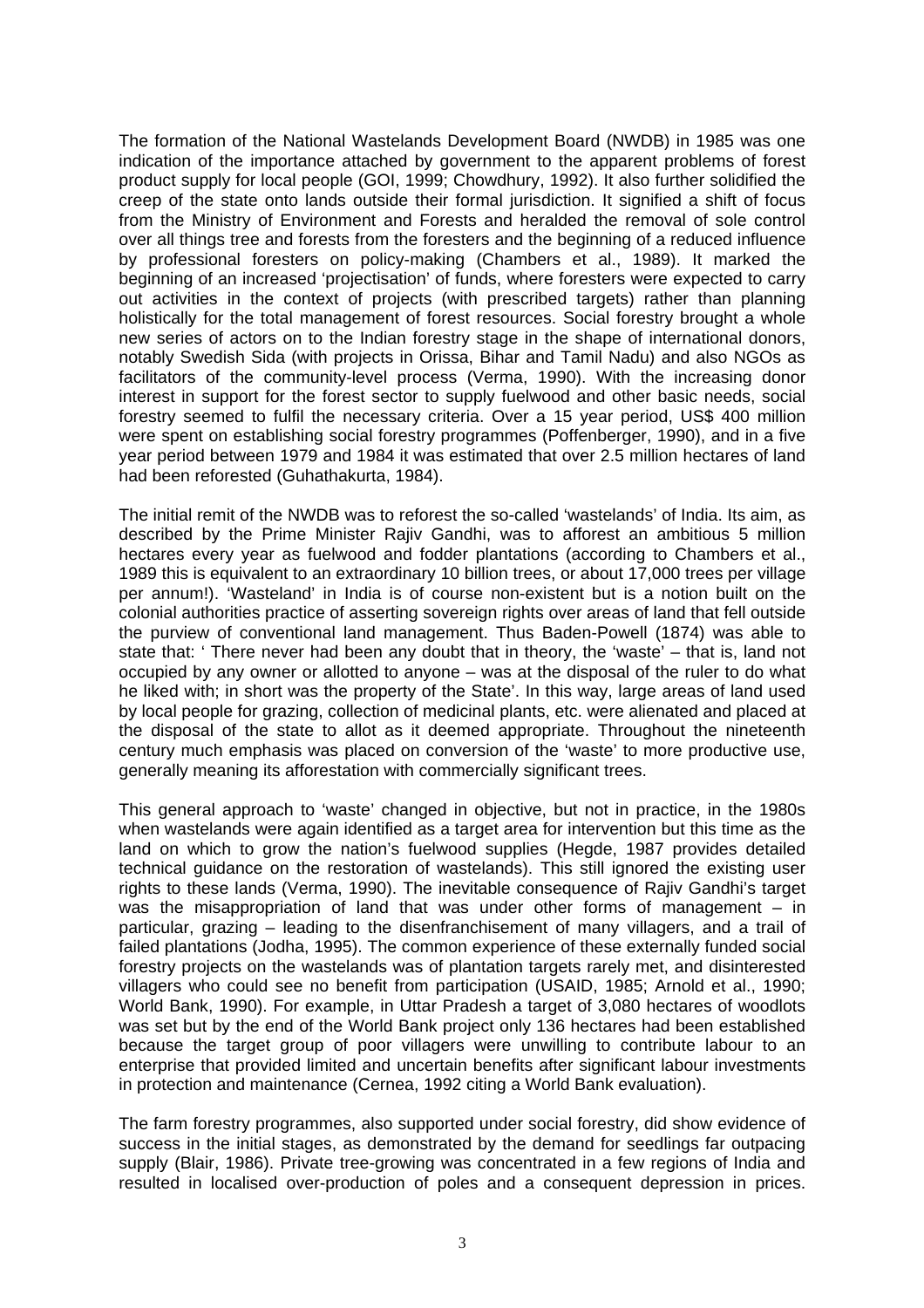Perhaps because of falling prices and local surpluses, the initial boom amongst wealthier farmers slowed down by the mid 1990s (Saxena, 1990, 1994).

The critics of social forestry at this time started a major debate that had profound consequences across India and elsewhere about the nature of tree species being promoted (Shiva et al., 1981, 1982; Tamil Nadu Agricultural University, 1982). In this case eucalyptus became the focus for a major and sustained protest against the state in its promotion of a tree that was seen to only meet commercial needs, was detrimental to the farming system, was anti-poor in the sense it did not meet the immediate fuelwood and fodder needs and was displacing other forms of agriculture that were more diverse and labour-intensive (Shiva et al., 1981; CSE, 1982).

Thus by the mid-1980s social forestry was already mired in controversy. Assessments of these social forestry programmes which had been running for over a decade revealed significant problems in terms of process and outcomes (Arnold, 1989; Box 1). At this stage, external funders of forestry projects justified the funding on the basis of poverty alleviation and satisfying basic needs particularly of fuelwood, where forestry was seen to be an appropriate entry point to reach the more marginalised groups (Magrath, 1988). But the poverty focus of the social forestry projects was not to be achieved, in many instances poorer groups were dispossessed from the land they had been using, particularly those groups whose livelihoods were dependent on access to grazing lands (Foley and Barnard, 1985).

#### **Criticisms of the social forestry era**

- *Homogenous communities*: local people were assumed to be a non-stratified homogenous group represented through the *panchayat*, and thus access to benefits would be equally distributed
- *Skewed participation*: participation was limited to discussions between senior *panchayat* officers and the Forest Department
- *Representation of interests*: It was assumed that the *panchayat* would represent the interests of its diverse constituencies
- *Loss in livelihoods*: planting of common lands replaced other existing uses of the land and led to local losses in livelihoods (particularly of poorer households)
- *High costs*: costs of protection (borne by Forest Departments and projects) were too high and unsustainable
- *Uncertain benefits*: benefit-sharing was unclear and determined through the *panchayat*
- *No local ownership*: survival rates were very low as plantations were considered to belong to the government rather than to local people
- *State acquisition of non-state land*: land brought under social forestry schemes was reclassified as protected forests, and thus it became a forest offence for local people to collect products from the plantation areas
- *Commercial species*: fast-growing species were preferred by Forest Departments because of their ease of production. Although the high market value was of interest to certain local groups (particularly wealthier farmers), many of those previously using the plantation areas were interested in access to noncommercial biomass
- *Access to intermediate products* such as twigs and grasses was often denied to local people
- *Not pro-poor*: the very people, social forestry was supposed to benefit the poor – were demonstrated to have gained little or nothing from the programme

4 1983; Olsson, 1986; Sen and Das, 1987; Arnold et al., 1987 a and b, 1990; Brokensha, Source: Alvares, 1982; Shiva et al., 1982; Shiva and Bandyopadhyay, 1983; Mahiti Team, 1988; Singh et al., 1989; Verma, 1990: Arnold and Stewart, 1991; Pandey and Jain, 1991; Poffenberger and Singh, 1992; Saxena, 1991, 1992; and derived from Pathak, 1994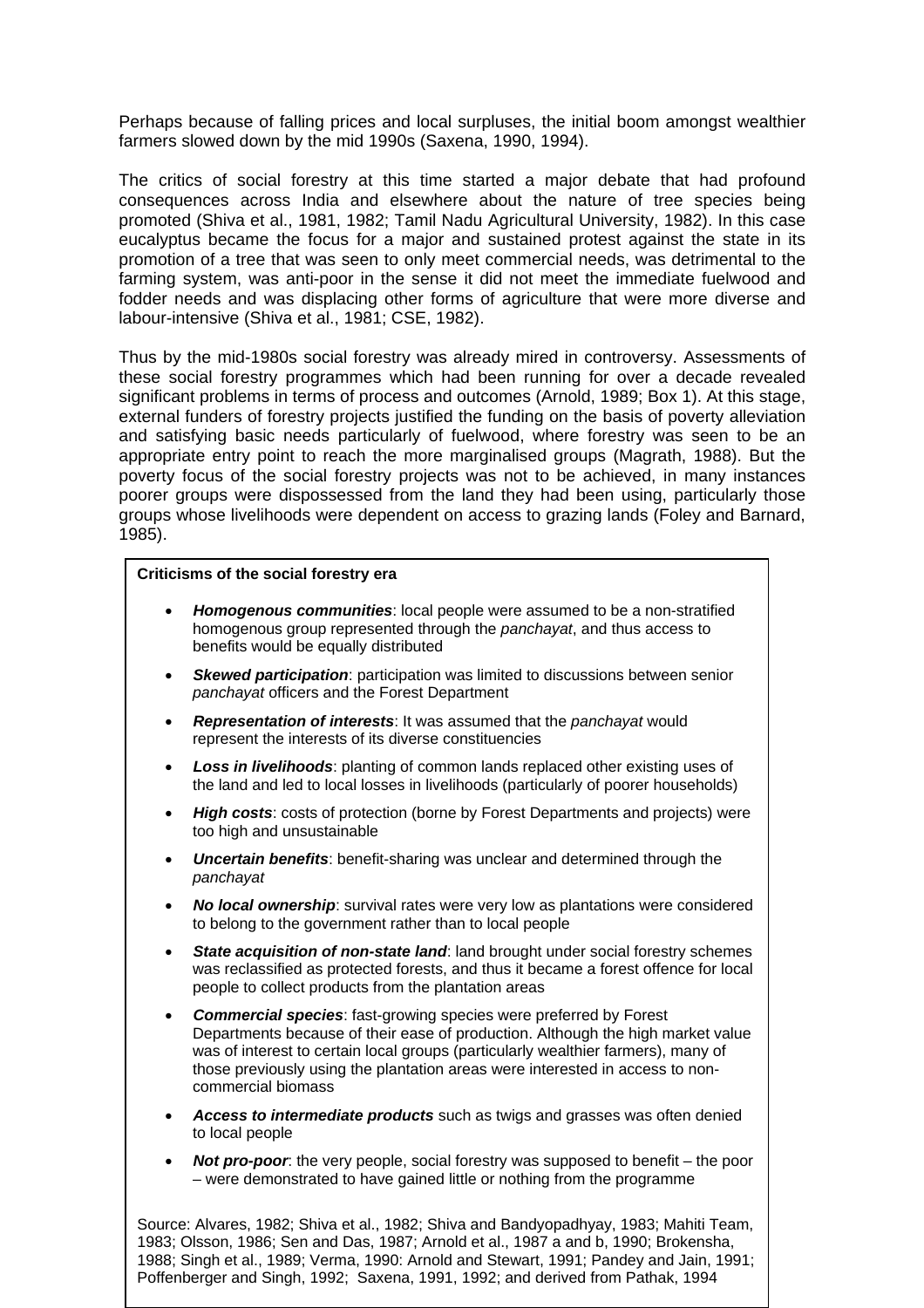The mix of objectives ascribed to social forestry aimed at communities, doomed the programme to difficulties from the outset, with a multiplicity of target groups to be reached but only two models – that of woodlots or farm forestry. One of the common factors identified in their failure was the absence of people's participation in planning and management. This led to poor survival rates of trees established on land already under other uses, and reluctance by communities to take over responsibility for the management of plantations that were seen to be forest department assets on community lands, with unclear benefit-sharing (Verma, 1990). This was compounded by the drive within forestry departments which were essentially using social forestry as a means to transfer pressure on forests used for commercial production to newly created woodlots outside the forest estate; effectively a way to secure the forest boundaries against local users.

Furthermore even though social forestry was intended to reduce pressure on forest lands through creating alternative sources of fuel, fodder and forest products, degradation of natural forests still continued, since the woodlots could not replace the multiple benefits from natural forests. The intense focus of funds and energy to private and common lands redirected attention away from investment and management of natural forests (Arnold et al., 1987a and b; Arnold, 1990; Chambers et al., 1989; Chaffey et al., 1992). Thus social forestry became a practice that remained outside the mainstream with separate divisions of social foresters dedicated to its implementation and driven by planting targets that provided a stream of perverse incentives and failed plantations.

Although social forestry did herald the beginning of a new set of relationships with local people, it also released mainstream foresters to continue with their form of forestry which did not have to take any notice of the 'social' which happened on lands outside the state forest areas, and therefore had little or no effect on their ways of working. Ultimately, however, this was the beginning of a change in relationships which brought foresters out of the forest and into the villages and farms. This legacy laid the foundations in India for a profound, but still contested, shift inside forest departments towards local people. It led to some acceptance of their limited role in forest management with the advent of joint forest management and the shift onto state forest lands and formal arrangements between state and society to share the management of forests.

Note: The references with an asterisk (\*) are included in the ODI Forest Policy and Environment Programme's *Forestry Grey Literature Collection*: www.odifpeg.org.uk/publications/greyliterature

### **Bibliography**

Alvares, C. 1982 'A new mystification? Some social forestry is old practice rhetorically dressed up', *Development Forum* Jan-Feb:3-4.

Anderson, R.S. and Huber W. 1988 *The Hour of the Fox: Tropical Forests, the World Bank and Indigenous People in Central India*. New Delhi: Vistaar/Sage.

Arnold, J.E.M. 1989 'People's participation in forest and tree resource management: a review of ten years of community forestry', Rome: FAO

Arnold, J.E.M. and Stewart, W.C. 1991 *Common Property Resource Management in India* . Tropical Forestry Papers No.24, Oxford: Oxford Forestry Institute, University of Oxford

\*Arnold, J.E.M., Bergman, A. Harris, P. Mohanty, J. 1987a 'Evaluation of the SIDA supported social forestry project in Orissa, India'. Report for SIDA, Stockholm.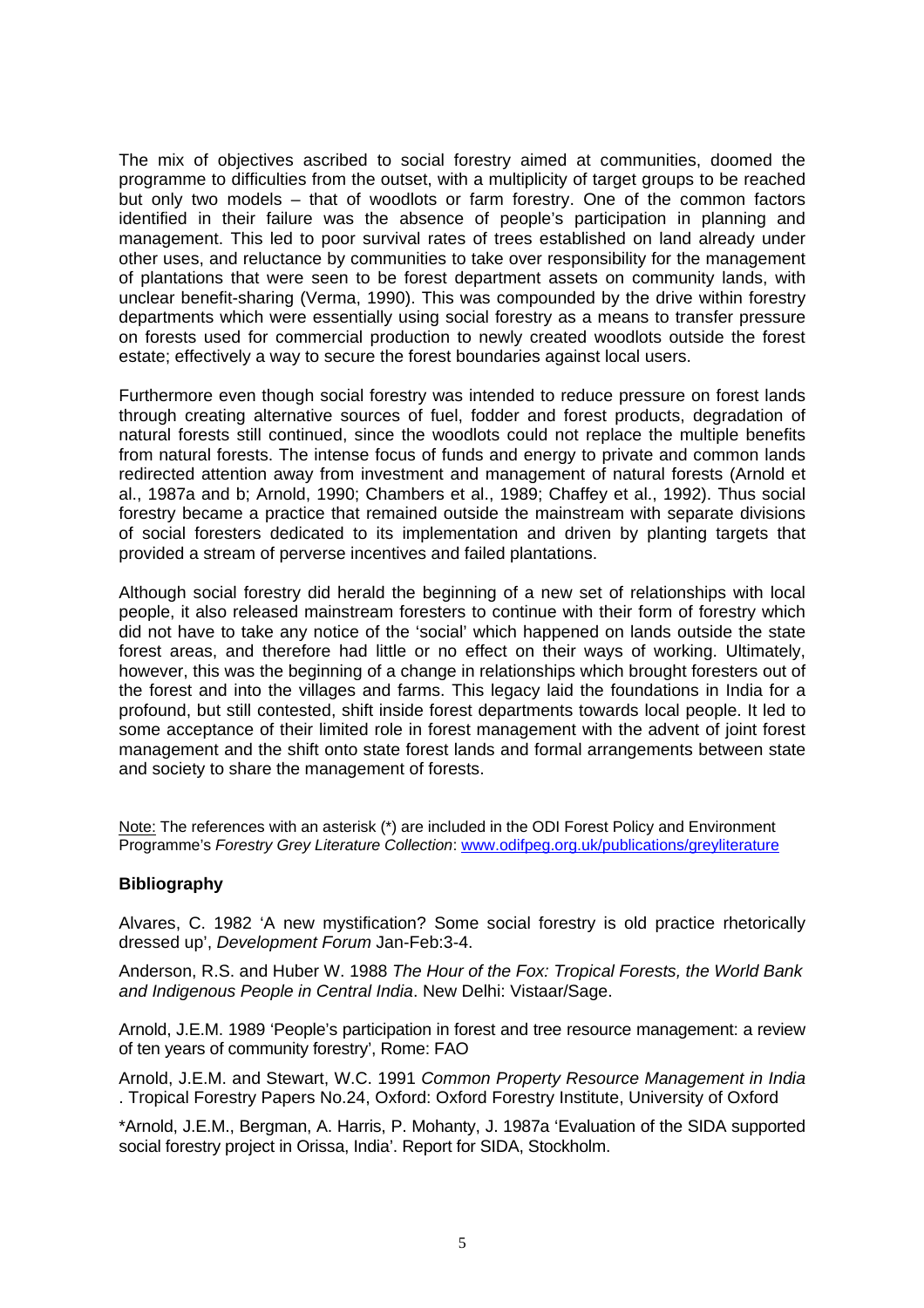\*Arnold, J.E.M., Bergman, A., Djurfeldt, G. 1987b 'Evaluation of the SIDA supported social forestry project in Tamil Nadu, India'. Report for SIDA, Stockholm

Arnold, J.E.M., Alsop, R., Bergman, A. 1990 'Evaluation of the SIDA supported Bihar social forestry project for Chotanagpur and Santhal Parganas, India'. Report for SIDA, Stockholm

Baden-Powell, B.H. 1874 *Land Systems of British India*. Vol. 1, Oxford: Clarendon Press

\*Blair, H.W. 1986 'Social Forestry in India: participatory planning and programme change'. Unpublished document.

\*Brokensha, D. 1988 'Village-level management of common property resources, especially fuelwood and fodder resources in Karnataka, India'. Report prepared for the World Bank, Washington, D.C.

Cernea, M.M. 1992 'A sociological framework: policy, environment, and the social actors for tree planting'. In N.P. Sharma (ed.) *Managing the World's Forests. Looking for Balance Between Conservation and Development*. Iowa: Kendall/Hunt Publishing Company.

Chaffey, D., Aziz, A., Djurfeldt, G., Haldin, G., Kohlin, G., Paranjape, J., Shyamsunder, S.,Svanquist, N. and Tejwani, K.J. 1992 'An evaluation of the SIDA supported social forestry projects in Tamil Nadu and Orissa, India'. Report to SIDA, Stockholm

Chambers, R., Saxena, N.C. and Shah, T. 1989 *To the Hands of the Poor: Water and Trees*. London: Intermediate Technology Publications.

Chowdhury, K. 1992 'Structural changes for better', *The Hindu Survey of the Environment*:31-3.

CSE 1982 *The State of India's Environment, 1982: A Citizen's Report*. New Delhi: Centre for Science and Environment.

Dogra, B. 1985 'The World Bank vs the people of Bastar', *The Ecologist*. 15(1/2): 44-9.

Earl, D.E. 1975 *Forest Energy and Economic Development*, Oxford: Clarendon Press.

Eckholm, E.P. 1975 *The Other Energy Crisis: Firewood* Worldwatch Paper 1. Washington DC: Worldwatch Institute.

Eckholm, E.P. 1976 *Losing Ground: Environmental Stress and World Food Prospects*, New York: W.W Norton and Co

Eckholm, E. 1979 'Planting for the future: forestry for human needs'. Worldwatch Paper 26, Worldwatch Institute, Washington D.C.

Foley, G. and Barnard, G. 1985 'Farm and community forestry' *Social Forestry Network*  No 1b, Overseas Development Institute, London.

Gadgil, M., Prasad, S.N. and Ali, R. 1983 'Forest management and forest policy in India: a critical review', *Social Action*. 33: 127-55.

Ghai, D., Khan, A.R., Lee, E.L.H. and Alfthan, T. 1979 *The Basic Needs Approach to Development*. Geneva: ILO

GOI 1976 *Report of the National Commission on Agriculture: Forestry, Volume IX*. New Delhi: Ministry of Agriculture and Irrigation.

GOI 1990 *Developing India's Wastelands*. New Delhi: Ministry of Environment and Forests.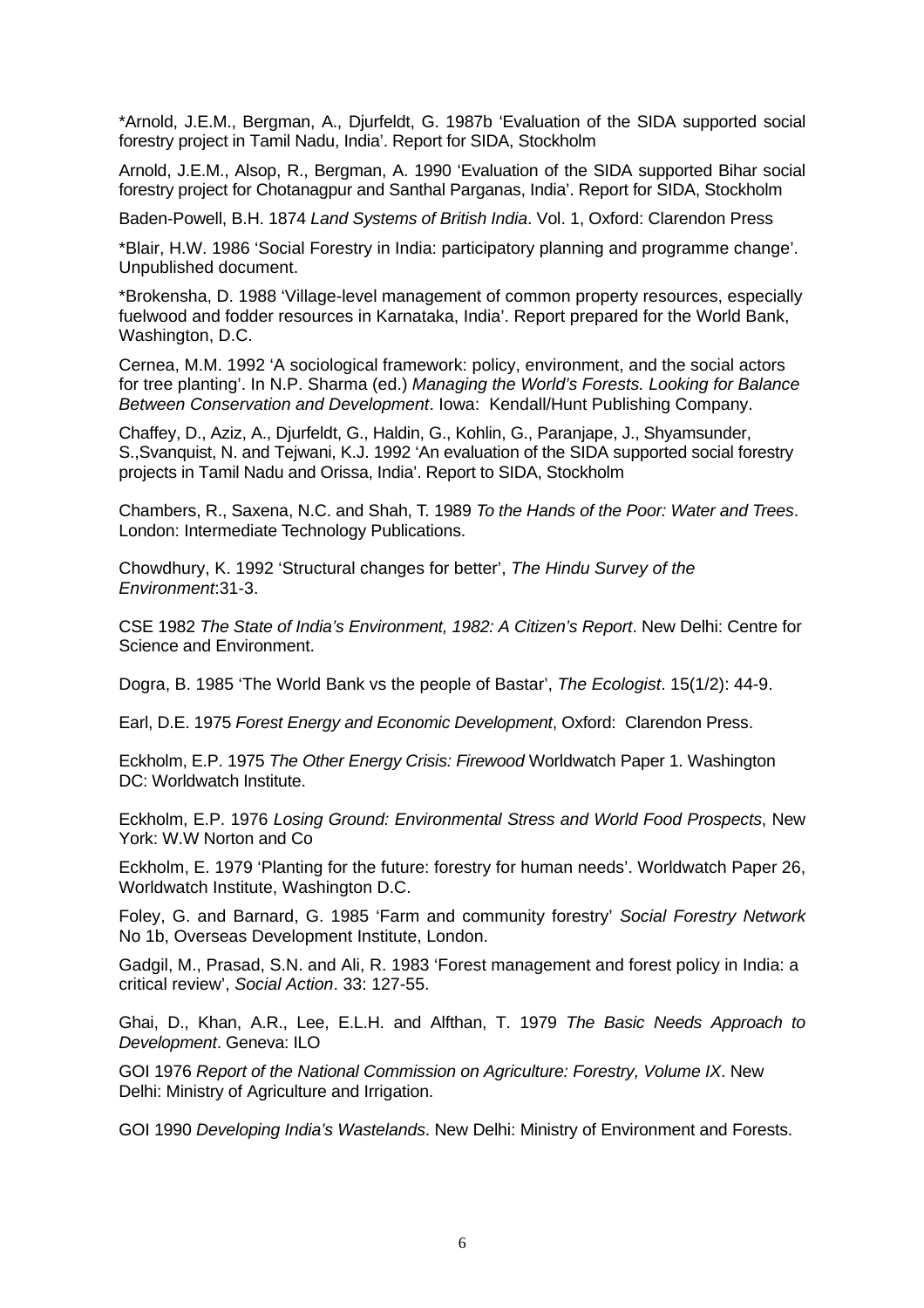Griffin, K. and Khan, A.R. 1978 'Poverty in the Third World: ugly facts and fancy models', *World Development* 6(3):295-304.

Guhathakurta, P.1984 'Experience with India's social forestry', *Indian and Foreign Review* July .

\*Hegde, N G. 1987 'Hand-book of wastelands development'. Bharatiya Agro Industries Foundation, India

Jodha, N.S. 1995 'Common property resources and the dynamics of rural poverty in India's dry regions', *Unasylva* 46(180): 23-9.

Leslie, A. 1987 'Foreword' in Westoby, J. *The Purpose of Forest: The Follies of Development*. Oxford: Basil Blackwell

Magrath. P 1988 'Karnataka Social Forestry Project: Project Summary, Poverty Impact, Women in the Project'. ODA Evaluation Department, London.

Mahiti Team 1983 'Why is social forestry not 'social'? Paper presented at The Ford Foundation Workshop on Social Forestry and Voluntary Agencies, Badhkhal Lake, Haryana, 13-15 April

\*Olsson, G. 1986 'Employment and Income Generation in Social Forestry: a case study from Orissa'. Report for SIDA, Stockholm

Openshaw, K. 1974 'Wood fuels the developing world', *New Scientist* 61:883.

\*Pandey, V.N. and Jain, P.S. 1991 'Village woodlots in Gujarat: an experiment in social forestry'. Working Paper No. 17. Institute of Rural Management Anand

Pathak, A. 1994 *Contested Domains: The State, Peasants and Forests in Contemporary India.* New Delhi: Sage Publications

Poffenberger, M. 1990 *Joint Forest Management in West Bengal: The Process of Agency Change*. Sustainable Forest Management Working Paper No. 9. New Delhi: Ford Foundation.

Poffenberger, M. and Singh, C. 1992 'Emerging directions in Indian forest policy: legal framework for joint management', *Wasteland News* 7(3): 4-11.

Richardson, S.D. 1978 'Forestry: unique vehicle for development', *Asian Development Bank Quarterly Review* 4: 8-16.

\*Saxena, N.C. 1990 'Farm forestry in north-west India: lessons from the 1980s' *Studies in Sustainable Forest Management* Ford Foundation, New Delhi

\*Saxena, N.C. 1991 'Women and wasteland development - policy issues'. Paper presented for the ILO workshop on women and wasteland development ILO, New Delhi.

Saxena, N.C. 1992 'Social forestry: why did it fail?', *The Hindu Survey of the Environment*: 35-9.

Sen, D. and Das, P.K. 1987 *The Management of People's Participation in Community Forestry: Some Issues*. Social Forestry Network Paper No. 4d, London: ODI.

Shah, S.A. 1975 'Forestry as an instrument of social change', *The Indian Forester* 101(9):511-15

Shiva, V. and Bandyopadhyay, J. 1983 'Eucalyptus - a disastrous tree for India', *The Ecologist* 13(5):184-7.